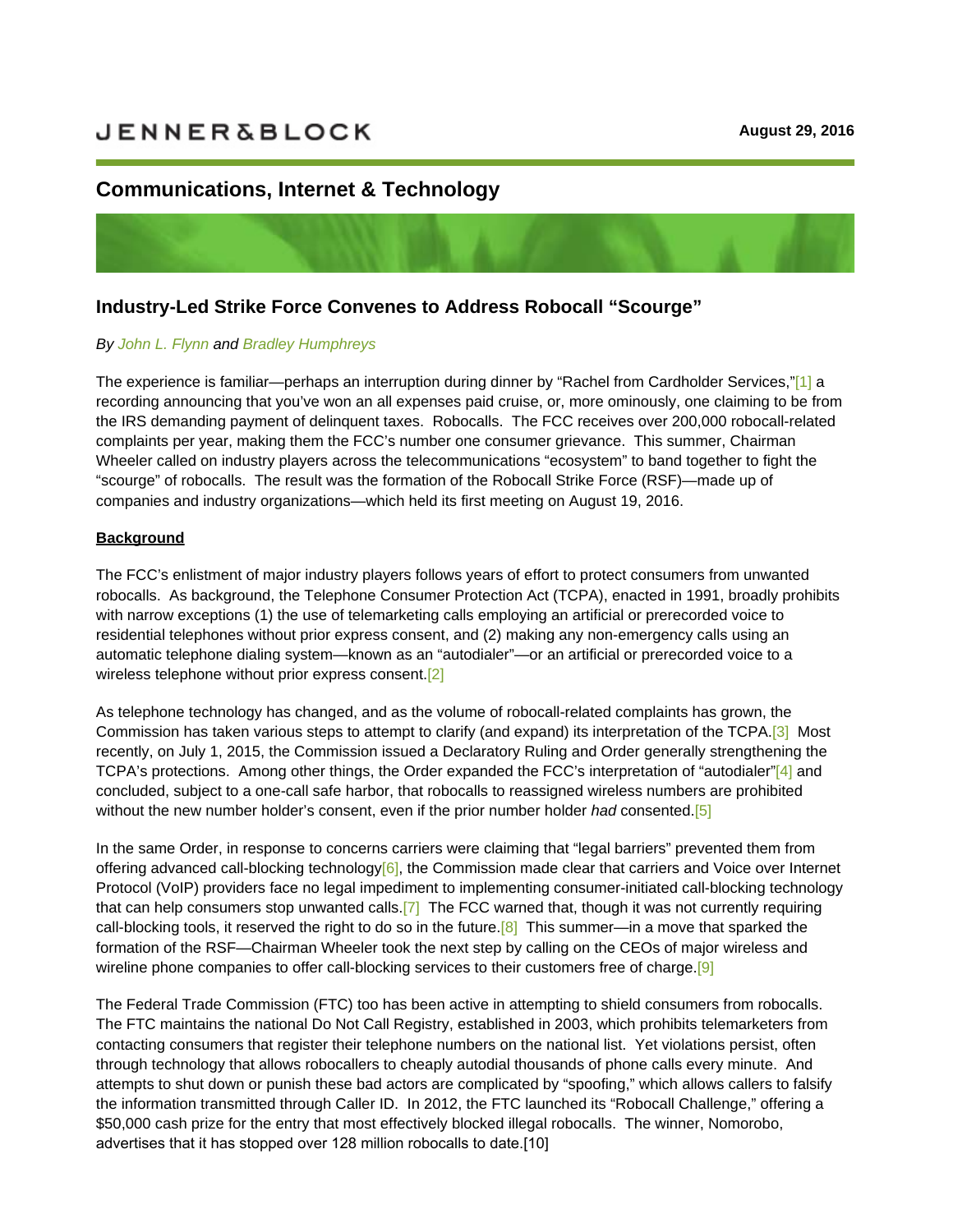#### **The RSF and Its Mission**

Building on these initiatives, the RSF brings together 33 different industry players—among them telcos, wireless carriers, equipment manufacturers, and others—that have committed to proposing concrete steps to reduce unwanted robocalls within 60 days of the RSF's first meeting on August 19. At that meeting, Chairman Wheeler stressed that Americans are "fed up" with robocalls and set out three goals for the RSF: (1) to develop and conform authentication standards for VoIP and TDM-based calls, including gateway verification; (2) to develop tools to allow third-parties to develop call-filtering options, and (3) to develop cross-carrier efforts to detect and stop bad actors. Chairman Wheeler also indicated that, if the RSF is unable to develop voluntary industry answers, the Commission would be "forced to look for other solutions."[\[11\]](https://sites-jenner.vuturevx.com/30/564/august-2016/industry-led-strikeforce-convenes-to-address-robocall--scourge-----attorney-advertising.asp#ftn11)

Commissioner Clyburn and Commissioner Pai also stressed the importance of the RSF's mission. Commissioner Clyburn commended the FCC's 2015 Order for providing a "green light" to implement robocall blocking technology.[[12\]](https://sites-jenner.vuturevx.com/30/564/august-2016/industry-led-strikeforce-convenes-to-address-robocall--scourge-----attorney-advertising.asp#ftn12) Commissioner Pai, for his part, pointed to Nomorobo as an example of how third-party innovation can help solve the robocall problem. He also asked the RSF to consider, among other things, whether the Commission should encourage Congress to pass the proposed Anti-Spoofing Act of 2015, whether the Commission should take more enforcement actions against unscrupulous telemarketers and known robocallers, and whether the Commission should provide a database of reassigned numbers to make it easier to avoid dialing wrong numbers by mistake.[\[13\]](https://sites-jenner.vuturevx.com/30/564/august-2016/industry-led-strikeforce-convenes-to-address-robocall--scourge-----attorney-advertising.asp#ftn13)

The RSF's chair, Randall Stevenson, CEO of AT&T, called robocallers a "formidable adversary" and acknowledged that the industry has had limited success so far in finding effective solutions. He stressed that, while some robocalls are legitimate but unwanted, many are patently illegal—either because they violate the Do Not Call rules or because the intent is to defraud customers. Stevenson stated that the RSF has committed to conform to VoIP caller ID verification standards as soon as they are available from standard-setting bodies, and —as members of those bodies—to accelerate the standard-setting process. He also expressed the RSF's commitment to adopt SS7 solutions associated with VoIP calls and to work together to examine the feasibility of do not originate caller lists.[[14\]](https://sites-jenner.vuturevx.com/30/564/august-2016/industry-led-strikeforce-convenes-to-address-robocall--scourge-----attorney-advertising.asp#ftn14)

The RSF will report to the Commission its findings and recommendations by October 19, 2016. By then, it should become clearer whether industry-supported solutions to combating robocalls are likely, or whether we should expect further Commission-led action.

[\[1\]](file:///C:/Users/millers/AppData/Local/Microsoft/Windows/Temporary%20Internet%20Files/Content.Outlook/ALHW78A5/WASHINGTON_DC-%2388774-v2-CIT_-_August_Client_Alert_(Robocalls).DOCX#_ftnref1) *See* David Lazarus, *Giving 'Rachel' Telemarketer an Earful* , LA Times (Jan. 5, 2014).

[\[2\]](file:///C:/Users/millers/AppData/Local/Microsoft/Windows/Temporary%20Internet%20Files/Content.Outlook/ALHW78A5/WASHINGTON_DC-%2388774-v2-CIT_-_August_Client_Alert_(Robocalls).DOCX#_ftnref2) Pub. L. No. 102-243, 105 Stat. 2394 (1991) (codified at 47 U.S.C. § 227).

[\[3\]](file:///C:/Users/millers/AppData/Local/Microsoft/Windows/Temporary%20Internet%20Files/Content.Outlook/ALHW78A5/WASHINGTON_DC-%2388774-v2-CIT_-_August_Client_Alert_(Robocalls).DOCX#_ftnref3) *See, e.g.*, *Rules and Regulations Implementing the Telephone Consumer Protection Act of 1991*, GC Docket No. 02-278, Report and Order, 18 FCC Rcd 14,014, 14,091, ¶ 165 (2003) (concluding that the TCPA applies to text messages).

[\[4\]](file:///C:/Users/millers/AppData/Local/Microsoft/Windows/Temporary%20Internet%20Files/Content.Outlook/ALHW78A5/WASHINGTON_DC-%2388774-v2-CIT_-_August_Client_Alert_(Robocalls).DOCX#_ftnref4) *Rules and Regulations Implementing the Telephone Consumer Protection Act of 1991, GC Docket No. 02-278, Declaratory Ruling and Order,* 30 FCC Rcd 7961, 7972-79,  $\P$  10-24 (2015) ("2015 Declaratory Ruling and Order").

[\[5\]](file:///C:/Users/millers/AppData/Local/Microsoft/Windows/Temporary%20Internet%20Files/Content.Outlook/ALHW78A5/WASHINGTON_DC-%2388774-v2-CIT_-_August_Client_Alert_(Robocalls).DOCX#_ftnref5) *Id.* at 7999-8012, ¶¶ 71-97.

[\[6\]](file:///C:/Users/millers/AppData/Local/Microsoft/Windows/Temporary%20Internet%20Files/Content.Outlook/ALHW78A5/WASHINGTON_DC-%2388774-v2-CIT_-_August_Client_Alert_(Robocalls).DOCX#_ftnref6) Letter from National Association of Attorneys General to Tom Wheeler, Chairman, FCC at 1-2, GC Docket No. 02-278 (Sept. 9, 2014); *2015 Declaratory Ruling and Order*, 30 FCC Rcd at 8033-34, ¶ 153.

[\[7\]](file:///C:/Users/millers/AppData/Local/Microsoft/Windows/Temporary%20Internet%20Files/Content.Outlook/ALHW78A5/WASHINGTON_DC-%2388774-v2-CIT_-_August_Client_Alert_(Robocalls).DOCX#_ftnref7) *2015 Declaratory Ruling and Order*, 30 FCC Rcd at 834, ¶ 154.

[\[8\]](file:///C:/Users/millers/AppData/Local/Microsoft/Windows/Temporary%20Internet%20Files/Content.Outlook/ALHW78A5/WASHINGTON_DC-%2388774-v2-CIT_-_August_Client_Alert_(Robocalls).DOCX#_ftnref8) *Id.* at 8038, ¶ 163.

[\[9\]](file:///C:/Users/millers/AppData/Local/Microsoft/Windows/Temporary%20Internet%20Files/Content.Outlook/ALHW78A5/WASHINGTON_DC-%2388774-v2-CIT_-_August_Client_Alert_(Robocalls).DOCX#_ftnref9) Chairman Wheeler, Cutting Off Robocalls (July 22, 2016),<https://www.fcc.gov/news-events/blog/2016/07/22/cutting-robocalls>.